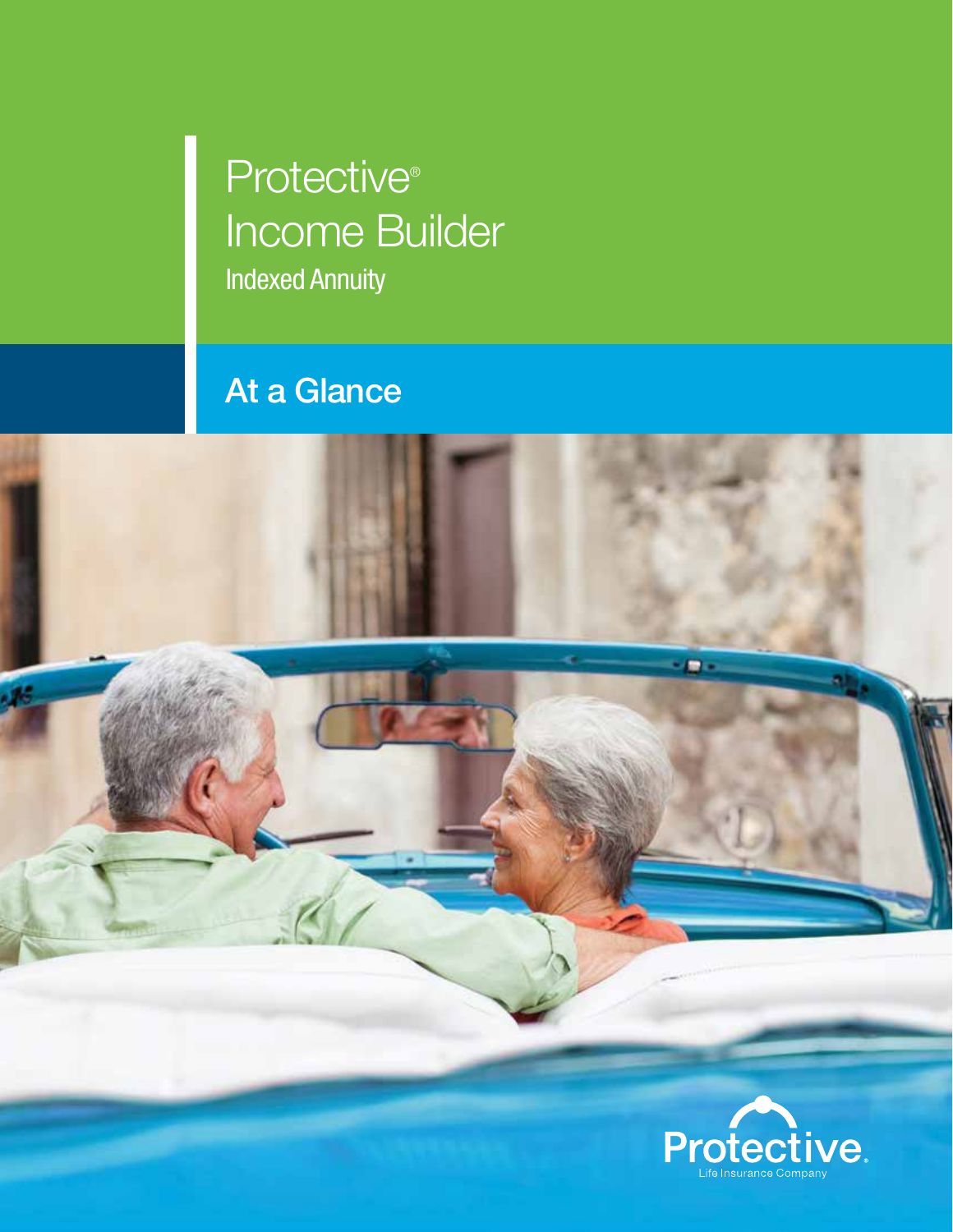

### FIT

Consider this solution if you:

- Want a predictable, guaranteed retirement income plan for your lifetime
- Want to limit risk while accumulating assets, but not at the expense of growth opportunities
- Want a choice of lifetime income payment options, which can be elected later, and not at contract issue when you may not be ready

#### **AVAILABILITY**

• Ages 50 – 85

#### DEPOSIT PAYMENTS AND WINDOWS

• Minimum initial: \$25,000

The initial purchase payment is allocated to the interest crediting strategies according to the owner's instructions. The initial purchase payment includes all payments received within 14 days of the earlier of the date an application in good order is signed or submitted (the "origination date"). Payments received in connection with an exchange, transfer or rollover must be initiated within 14 days and received within 60 days of the origination date.

#### • Minimum additional: \$1,000

Payments initiated outside the windows for the initial purchase payment, but within the first contract year, are additional purchase payments. These are applied to an interest bearing Holding Account and remain there until the next contract anniversary.

#### • Maximum: \$1 million

Higher amounts may be accepted but must be approved before being submitted and may be subject to conditions.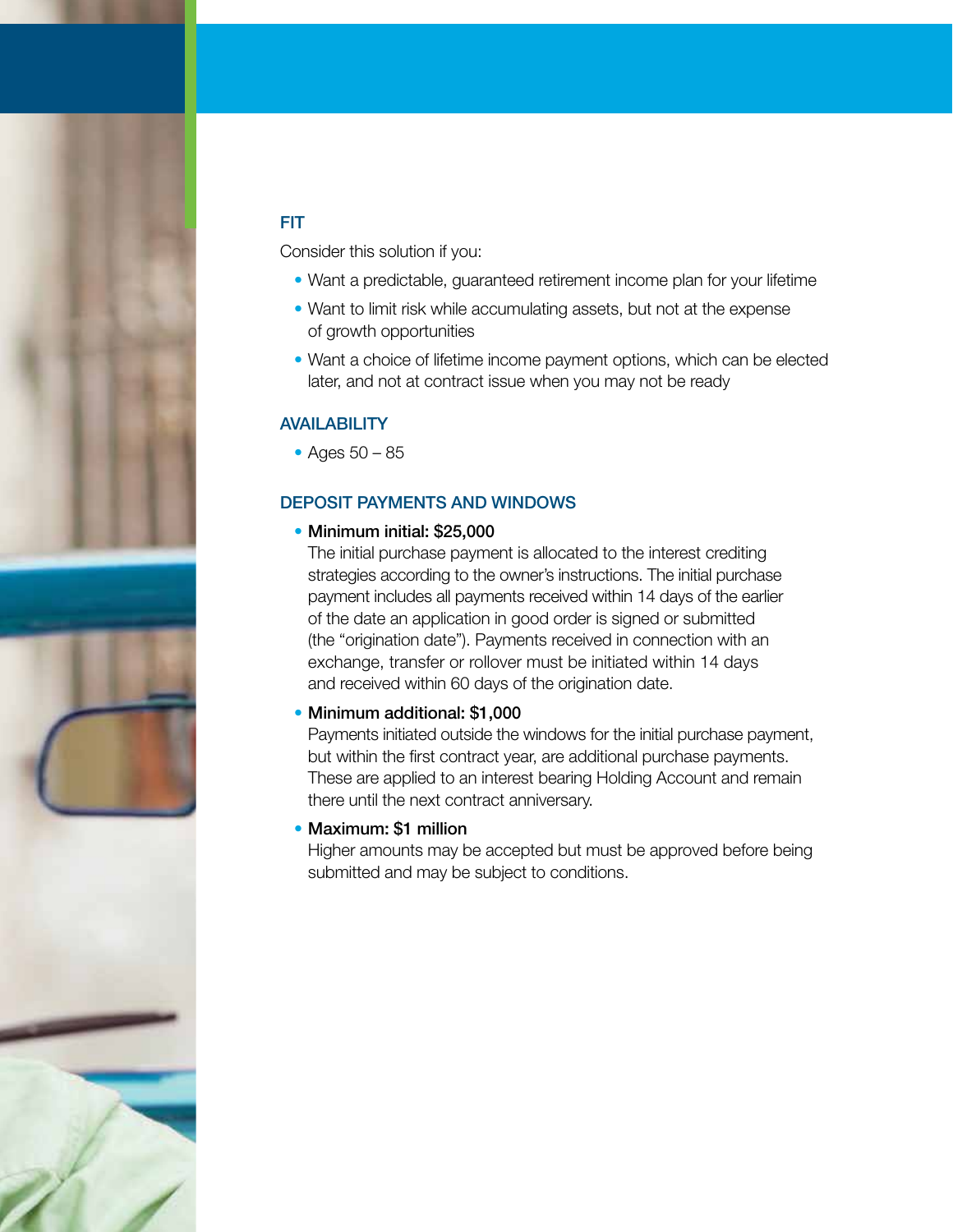#### INTEREST CREDITING STRATEGIES

Once you choose your investment amount, you may allocate it among one fixed and four indexed crediting strategies, which can help grow contract value over time. Only your initial purchase payment is immediately allocated to the interest crediting strategies. Additional purchase payments are allocated to the Holding Account until the following contract anniversary when they are then allocated to the interest crediting strategies per the current contract allocation instructions.

|                                                                                                                                                                 | <b>INDEXED</b>                                                                                                                                                                                                                                                                                                                                                                                                                                                                                                                                                                                                                                                                                                                                                                                                                                                                                                                                                                                             |                                                                                                                                                                                                                                                                                                                                                                                                                                                                                                                                                                                                                             |  |  |  |
|-----------------------------------------------------------------------------------------------------------------------------------------------------------------|------------------------------------------------------------------------------------------------------------------------------------------------------------------------------------------------------------------------------------------------------------------------------------------------------------------------------------------------------------------------------------------------------------------------------------------------------------------------------------------------------------------------------------------------------------------------------------------------------------------------------------------------------------------------------------------------------------------------------------------------------------------------------------------------------------------------------------------------------------------------------------------------------------------------------------------------------------------------------------------------------------|-----------------------------------------------------------------------------------------------------------------------------------------------------------------------------------------------------------------------------------------------------------------------------------------------------------------------------------------------------------------------------------------------------------------------------------------------------------------------------------------------------------------------------------------------------------------------------------------------------------------------------|--|--|--|
| <b>FIXED</b>                                                                                                                                                    | <b>S&amp;P 500 Index</b>                                                                                                                                                                                                                                                                                                                                                                                                                                                                                                                                                                                                                                                                                                                                                                                                                                                                                                                                                                                   | <b>Citi Flexible Allocation 6</b><br><b>Excess Return Index</b>                                                                                                                                                                                                                                                                                                                                                                                                                                                                                                                                                             |  |  |  |
| Amounts allocated to this strategy earn<br>a fixed rate of interest that is credited<br>daily, as determined in advance upon<br>each contract anniversary.      | Amounts allocated to any of the following<br>strategies earn interest in arrears based, in part,<br>on the performance of the S&P 500 <sup>®</sup> Index<br>(without dividends).                                                                                                                                                                                                                                                                                                                                                                                                                                                                                                                                                                                                                                                                                                                                                                                                                           | Amounts allocated to this strategy<br>earn interest in arrears based, in part,<br>on the performance of the Citi Flexible<br>Allocation 6 Excess Return Index.                                                                                                                                                                                                                                                                                                                                                                                                                                                              |  |  |  |
| <b>FIXED INTEREST</b><br>This strategy is similar to a traditional<br>fixed annuity, whereby the interest<br>credited is not dependent on index<br>performance. | <b>ANNUAL POINT-TO-POINT</b><br>This strategy credits interest when index performance<br>is positive - up to a maximum of the interest rate cap<br>in effect for that year. When index performance is flat<br>or negative, no interest is credited that year.<br><b>ANNUAL TRIGGER RATE</b><br>This strategy credits a predetermined trigger interest<br>rate when index performance is flat or positive.<br>When the index performance is negative, no interest<br>is credited for that year.<br><b>ANNUAL RATE CAP FOR TERM</b><br>When market index performance is positive,<br>this strategy credits interest equal to the lesser<br>of the index performance or the interest rate cap<br>in effect for that contract year. This option quarantees<br>that the interest rate cap is locked in and remains<br>constant for the entire withdrawal charge period,<br>then subject to change annually thereafter. When index<br>performance is flat or negative, no interest is credited<br>for that year. | <b>2-YEAR PARTICIPATION &amp; SPREAD</b><br>This strategy credits interest by<br>multiplying the index performance<br>by the participation rate and then<br>subtracting the spread. A positive<br>result is the interest rate credited<br>for that term. If the result of that<br>calculation is flat or negative,<br>no interest will be credited for<br>that term.<br>This strategy has a participation rate<br>that we declare in advance, subject<br>to the minimum participation rate.<br>and is guaranteed for each two-year<br>index term. The spread is guaranteed<br>to remain 0% for the life of the<br>contract. |  |  |  |

Declared rates for your first contract year are locked-in as of the application signed date with the exception of the rate for the Holding Account. The Holding Account rate is determined as of the date each additional purchase payment is applied to the contract. Beginning index values for each portion of the initial purchase payment are determined as of the date each portion is applied to the contract. Thus, there may be multiple index performance percentages calculated during the first contract year. The sole beginning index value thereafter is determined upon each contract anniversary.

#### WITHDRAWAL CHARGES

If you choose to withdraw money from your contract within the first seven years, a charge may apply. Seven years after the contract issue date, you (or the contract owner) have full access to your total investment and any earnings attributed to it without a withdrawal charge.

|        | 7-YEAR WITHDRAWAL CHARGE SCHEDULE |                      |                   |       |                   |            |    |  |
|--------|-----------------------------------|----------------------|-------------------|-------|-------------------|------------|----|--|
| Near.  |                                   |                      | <b>STATISTICS</b> |       | $4 \quad 5 \quad$ | $\kappa$ / |    |  |
| Charge |                                   | $7\%$ 6 <sup>%</sup> | $5\%$             | $4\%$ | 3%                | つ%         | 1% |  |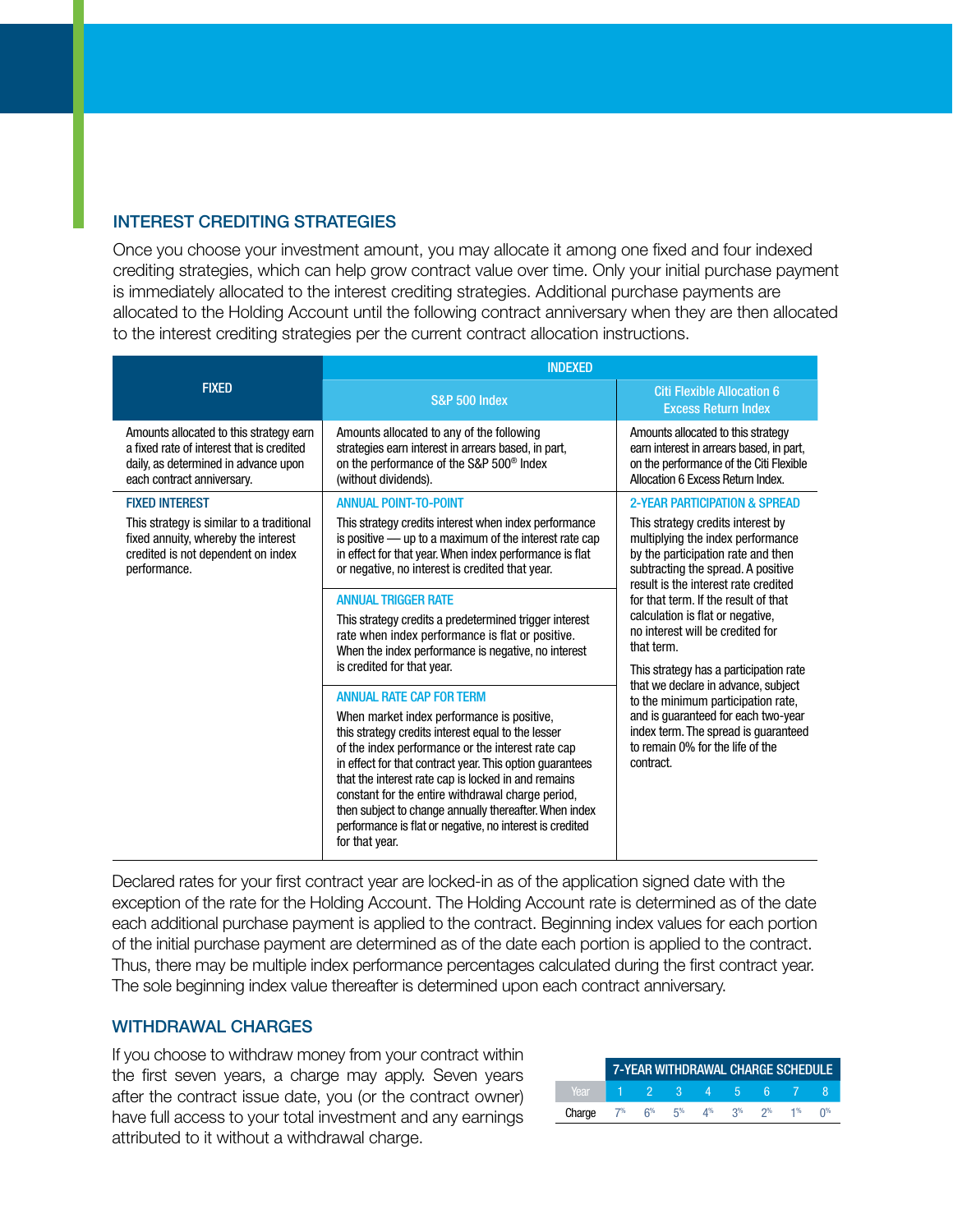#### PENALTY-FREE WITHDRAWALS<sup>1</sup>

Even with a 7-year withdrawal charge schedule, this solution offers you flexibility to access up to 10% of your initial purchase payment without penalty in the first contract year. In subsequent years, you can access 10% of the contract value as of the prior contract anniversary, less any withdrawal already taken that contract year.

Guaranteed Income Benefit withdrawals up to the annual withdrawal amount are also penalty free.

#### *The contract value after each withdrawal must be at least \$10,000.*

<sup>1</sup> Withdrawals reduce the annuity's remaining death benefit, contract value, cash surrender value and future earnings. Withdrawals may be subject to income tax and, if taken prior to age 59½, an additional 10% IRS tax penalty may apply. More frequent withdrawals may reduce earnings more than annual withdrawals. The benefit base will decrease if withdrawals are taken prior to beginning Guaranteed Income Benefit withdrawals or if withdrawal amounts are greater than the allowable amount provided by Guaranteed Income Benefit.

#### LIFETIME INCOME BENEFIT

This solution offers a Guaranteed Income Benefit, which immediately creates a protected balance known as the "benefit base." Your benefit base is different than your contract value and is the amount used to determine your income amount in retirement when you choose to take it. Your benefit base grows each year with an 8% simple interest roll-up. You elect to take income when you're ready, and can choose from one of two strategies:

| WITHDRAWAL PERCENTAGES FOR RISING INCOME OPTION <sup>1</sup> |               |               | WITHDRAWAL PERCENTAGES FOR LEVEL INCOME OPTION |               |               |  |
|--------------------------------------------------------------|---------------|---------------|------------------------------------------------|---------------|---------------|--|
| <b>ATTAINED AGE</b>                                          | <b>SINGLE</b> | <b>JOINT</b>  | <b>ELECTION AGE</b>                            | <b>SINGLE</b> | <b>JOINT</b>  |  |
| $59\frac{1}{2} - 64$                                         | $4.00 - 4.28$ | $3.50 - 3.78$ | $59\frac{1}{2} - 64$                           | $4.50 - 5.30$ | $4.00 - 4.80$ |  |
| $65 - 69$                                                    | $4.35 - 4.90$ | $3.85 - 4.40$ | $65 - 69$                                      | $5.50 - 5.90$ | $5.00 - 5.40$ |  |
| $70 - 79$                                                    | $5.10 - 6.10$ | $4.60 - 5.60$ | $70 - 79$                                      | $6.00 - 6.45$ | $5.50 - 5.95$ |  |
| $80 - 84$                                                    | $6.15 - 6.35$ | $5.65 - 5.85$ | $80 - 84$                                      | $6.50 - 7.40$ | $6.00 - 6.90$ |  |
| $85 - 89$                                                    | $6.40 - 6.70$ | $5.90 - 6.20$ | $85 - 89$                                      | $7.00 - 7.40$ | $6.50 - 6.90$ |  |
| $90 - 95$                                                    | $6.80 - 7.50$ | $6.30 - 7.00$ | $90 - 95$                                      | 7.50          | 7.00          |  |

#### 1. Rising - withdrawals start lower and increase over time 2. Level - withdrawals start higher and are level over time

<sup>1</sup> Withdrawal percentages increase every year from age 60-95, or until contract value is reduced to zero, whichever occurs first.

The annual benefit cost at issue is 1.00% of the benefit base amount, charged monthly. Lifetime income benefit withdrawals reduce the contract value and death benefit.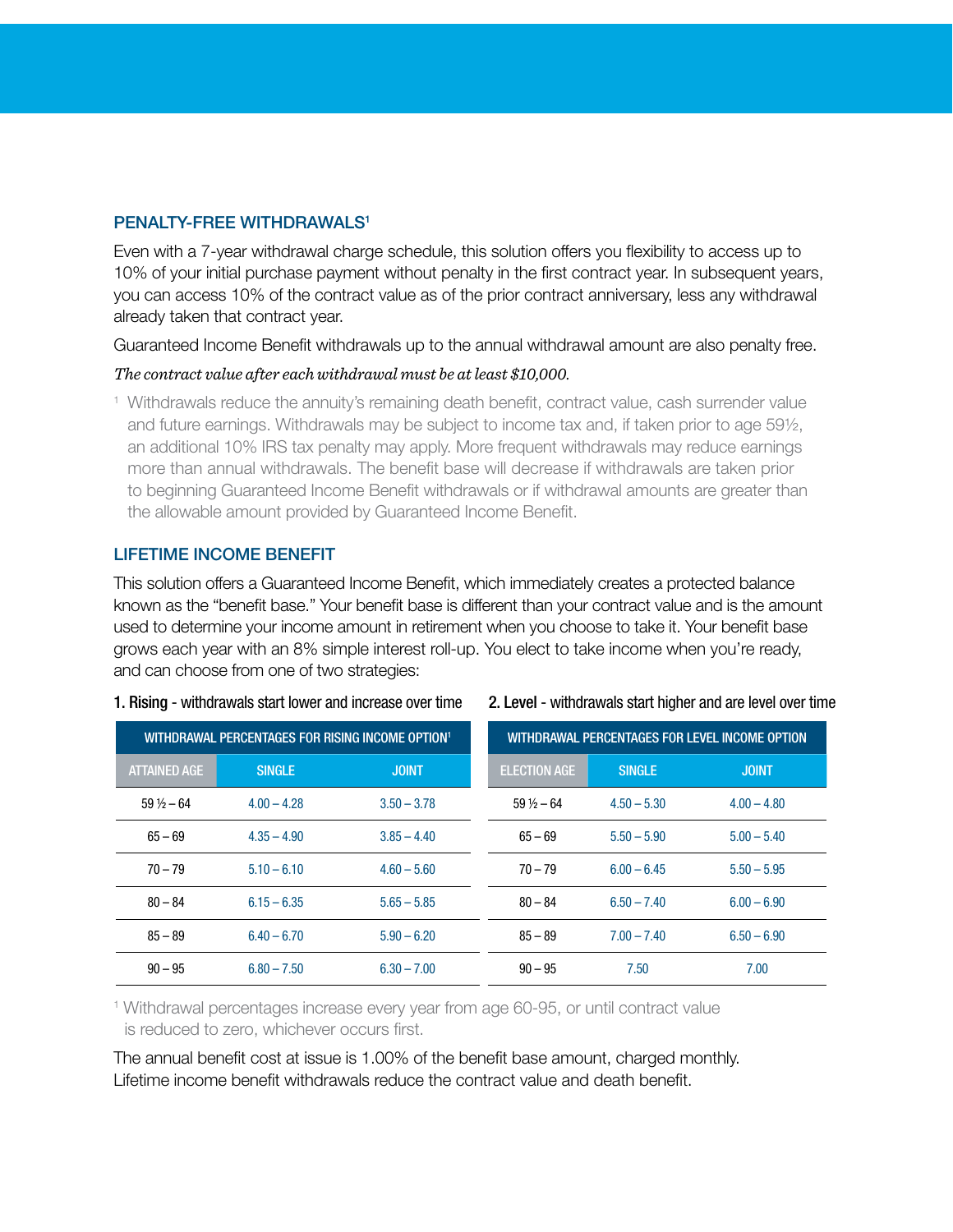#### MARKET VALUE ADJUSTMENT (MVA)

A limited market value adjustment will be applied to withdrawals that exceed the allowable penaltyfree amount. The MVA can increase, decrease or have no effect on the amount deducted from the contract value to satisfy a withdrawal request, based on charges in market interest rates between the contract issue date and the withdrawal date. The MVA is limited. It does not apply after the withdrawal charge period expires, and does not affect the contract's minimum surrender value.

#### MINIMUM SURRENDER VALUE

A minimum surrender value is guaranteed when the contract is terminated due to full surrender, death, or annuitization. This amount is calculated by:

- Taking 100% of aggregate purchase payments accumulated at the contract's non-forfeiture rate, which cannot be less than 1% or more than 3%, and
- Subtracting any prior aggregate withdrawals accumulated at the non-forfeiture rate, and

#### NURSING FACILITY/TERMINAL ILLNESS WAIVER

If you or your spouse are confined to a hospital or nursing facility for at least 30 days, or are diagnosed with a terminal illness, we will waive withdrawal charges after the first contract anniversary.

*Not available in all states. State variations may apply.*

#### UNEMPLOYMENT WAIVER

If you or your spouse become unemployed, we will waive withdrawal charges. To qualify, you:

- 1. Must have been employed full time on the contract issue date.
- 2. Must be unemployed for a period of at least 60 consecutive calendar days prior to claiming the waiver of the withdrawal charge.
- 3. Must be unemployed on the date of the full surrender or partial withdrawal is requested.

*Not available in all states. State variations may apply.*

#### DEATH BENEFIT

Your beneficiary will receive the greater of the contract value or the minimum surrender value as of the date Protective Life receives proof of death.